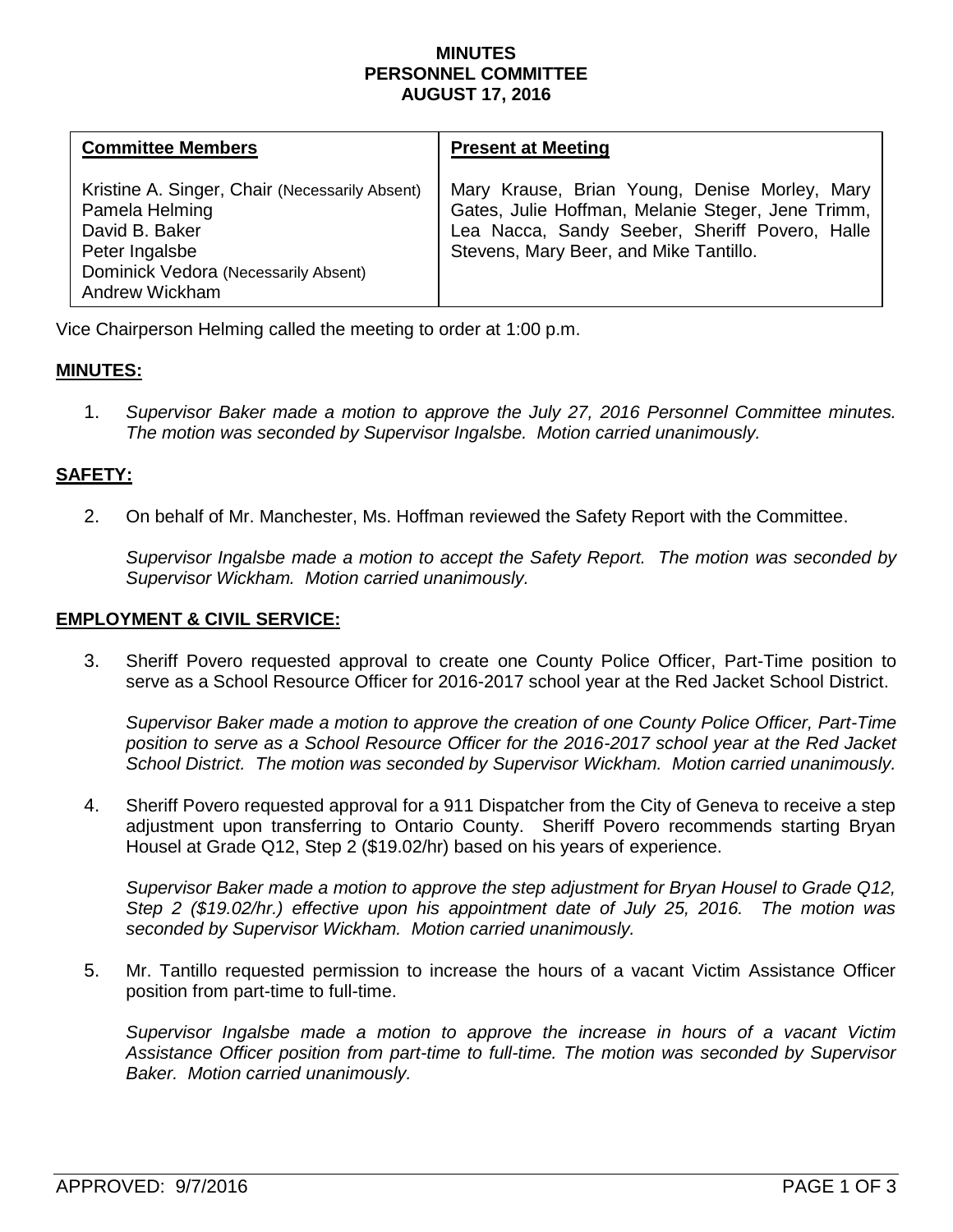#### **MINUTES PERSONNEL COMMITTEE AUGUST 17, 2016**

#### **EMPLOYMENT & CIVIL SERVICE (CONTINUED):**

6. Ms. Tiberio requested approval to create a position of Social Welfare Examiner (DBL) in the Department of Social Services not to exceed 90 days and working no more than 28 hours per week.

*Supervisor Wickham made a motion to create a position of Social Welfare Examiner (DBL) in the Department of Social Services. The motion was seconded by Baker. Motion carried unanimously.*

7. Ms. Beer requested a salary adjustment for Ms. Kate Ott, Director of Preventive Health Services. Ms. Beer recommended Band 9, Step 6 (\$77,268), effective upon appointment, based on Ms. Ott's years of experience with Ontario County.

*Supervisor Wickham made a motion to approve the salary adjustment for Ms. Kate Ott to Band 9, Step 6 (\$77,268), effective upon her appointment. The motion was seconded by Supervisor Baker. Motion carried unanimously.* 

8. Ms. Beer requested a salary adjustment for Ms. Christine Lotyczewski, Public Health Nurse to Step 4 (\$27.27/hr.) based on her years of experience in accordance with the Salary Guidelines for Nursing Post Licensure.

*Supervisor Wickham made a motion to approve the salary adjustment for Ms. Christine Lotyczewski to Step 4 (\$27.27/hr.) effective upon her date of appointment. The motion was seconded by Supervisor Ingalsbe. Motion carried unanimously.* 

### **OTHER:**

9. Ms. Hoffman presented a draft resolution for a contract with Daniel Moore to provide physical fitness test monitoring services for 2017 and 2018.

*Supervisor Baker made a motion to approve the contract with Daniel Moore for physical fitness test monitoring services for 2017 and 2018. The motion was seconded by Supervisor Ingalsbe. Motion carried unanimously.*

10. Ms. Hoffman presented a draft resolution for a Local Law entitled "A Local Law Applying the Management Compensation Program to Certain County Officers Appointed for Definite Terms for the Year 2017".

*Supervisor Wickham made a motion to approve the Local Law for the 2017 Management Compensation Plan. The motion was seconded by Supervisor Ingalsbe. Motion carried unanimously.*

#### **INFORMATION ITEMS:**

11. Ms. Morley presented the proposed 2017-2018 budgets for Committee review.

*Supervisor Ingalsbe made a motion to approve the Human Resources, Employee Safety, Deferred Compensation Plan and Fringe Benefits budgets for 2017-2018. The motion was seconded by Supervisor Wickham. Motion carried unanimously.*